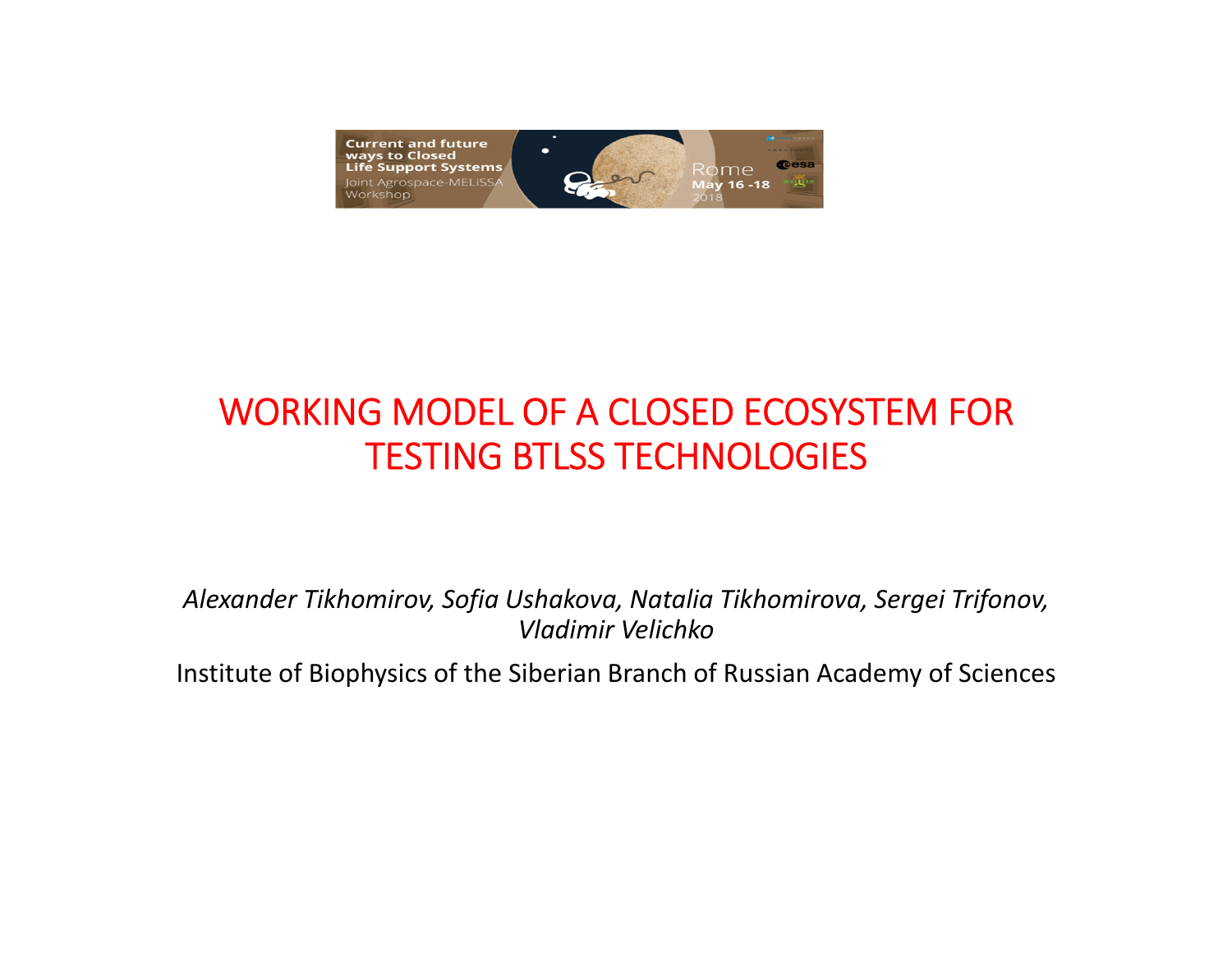## **Appropriateness of the experimental models of closed ecosystems' creation**

The experimental models of closed ecosystems (EMCES) allow solution of the following tasks :

1. To determine an imperfection degree of the technologies under tests meant for stability sustainment and for high closure of matter turnover processes in a future full-scale biologicaltechnical life support system (BTLSS) including <sup>a</sup> human.

2. To save time and financial resources in comparison with these technologies testing in <sup>a</sup> full‐ scale BTLSS.

3. To minimize risks associated with human health under testing of those technologies in the full‐scale BTLSS including <sup>a</sup> human.

4. To avoid necessity of costly experiments' stoppage in the full‐scale BTLSS in the event of imperfection of the technologies under tests.

5. To use the experimental models under study for assessment of stability degree of future BTLSS to different perturbation actions both for space and terrestrial application since implementation of direct experiments in the BTLSS including <sup>a</sup> human will be absolutely unacceptable.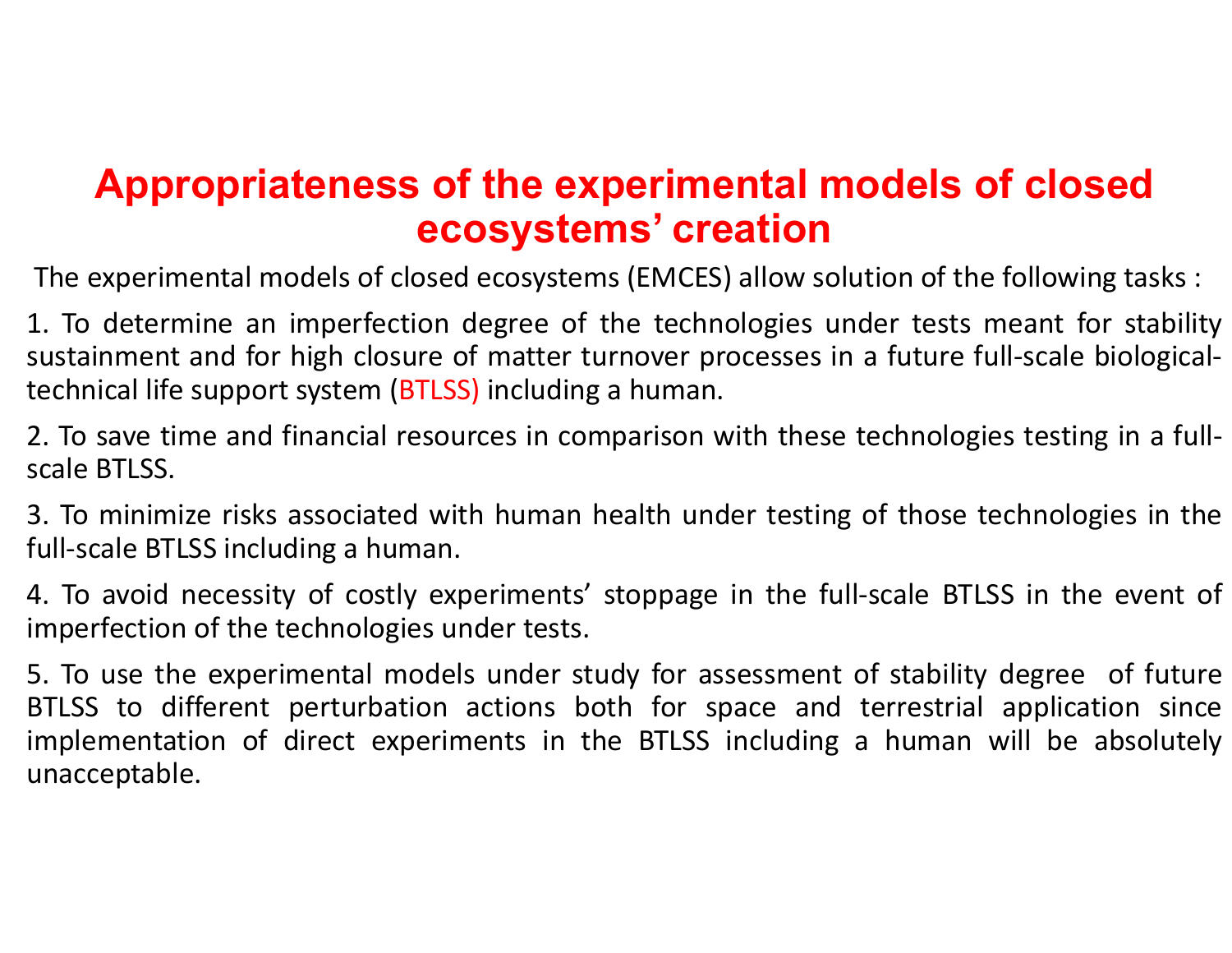#### Structure chart of the experimental model of closed ecosystem (EMCES) with designed quantity of a human

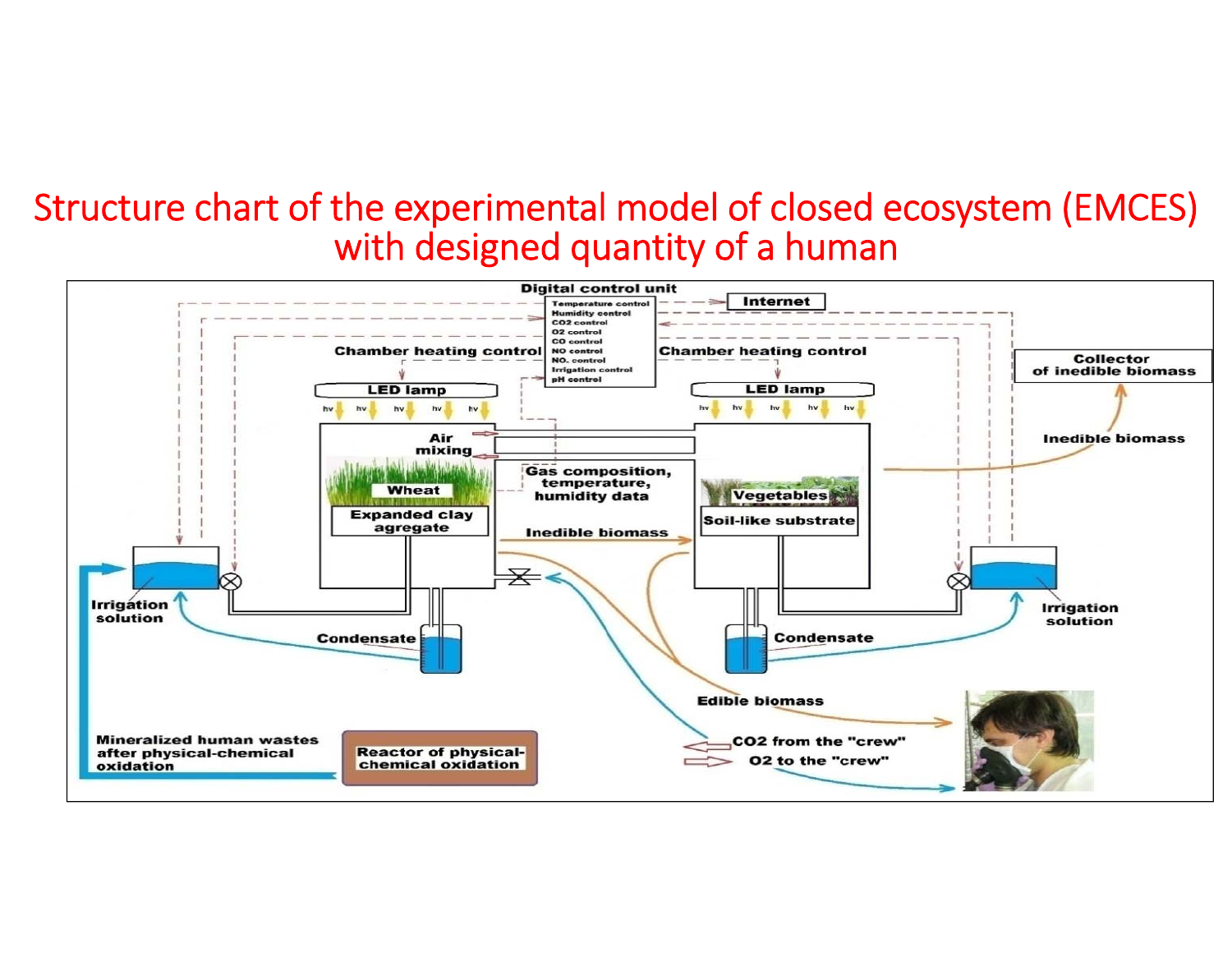## Engineering units of EMCES control

Computerized automatic system of survey and environment parameters' control in EMCES with data access via Internet.



Interface of network access to the system of data acquisition on the example of separate online displays of the information registered.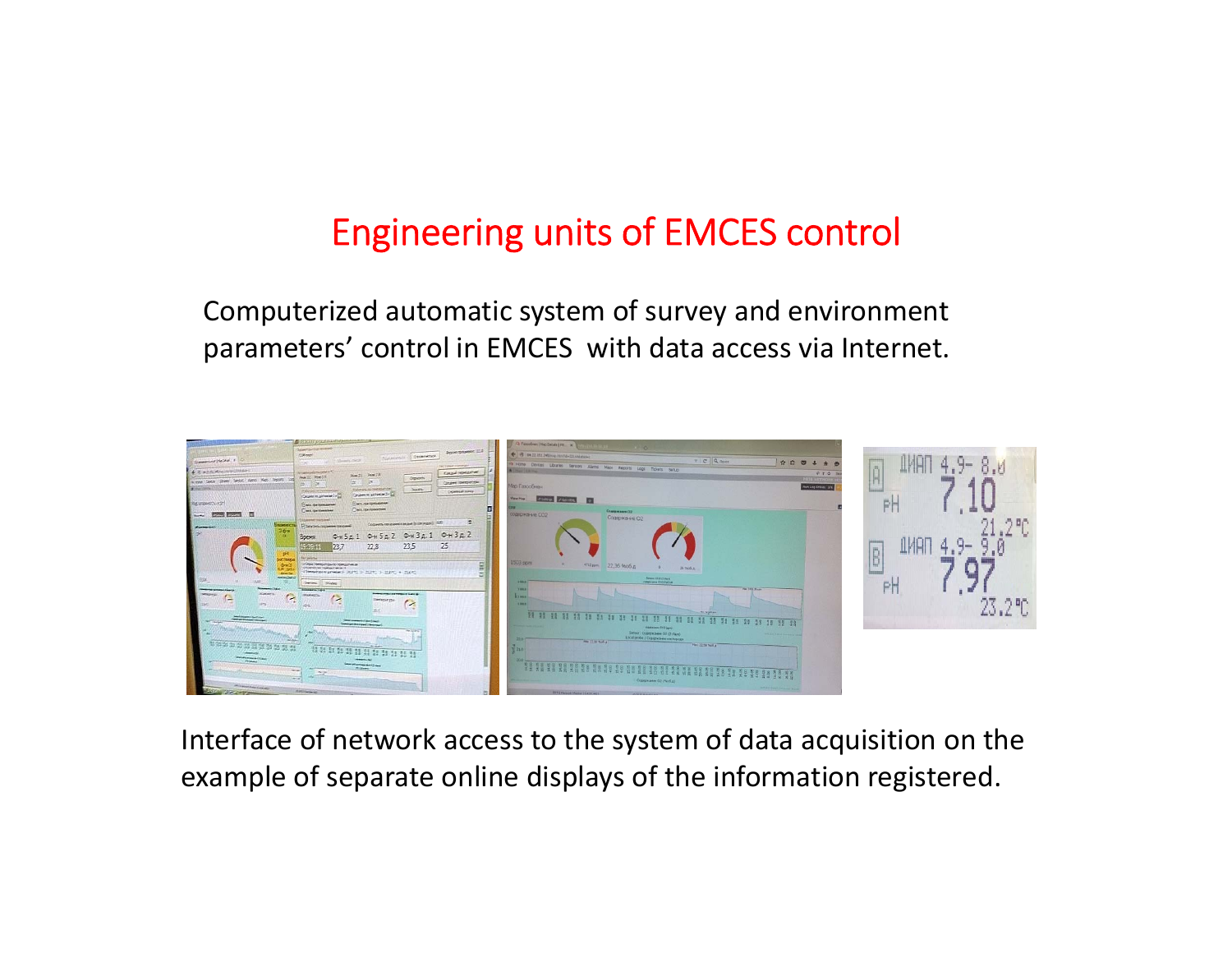# Photosynthesizing unit of EMCES



#### Sown areas' distribution between plant cenosis

| <b>Culture</b> | m <sup>2</sup> | $\frac{6}{6}$ |
|----------------|----------------|---------------|
| Wheat          | 0.64           | 34.5          |
| Chufa          | 0.26           | 13.8          |
| Vegetables     | 0.896          | 48.3          |
| Soya           | 0.064          | 3.4           |
| Total          | 1.86           | 100           |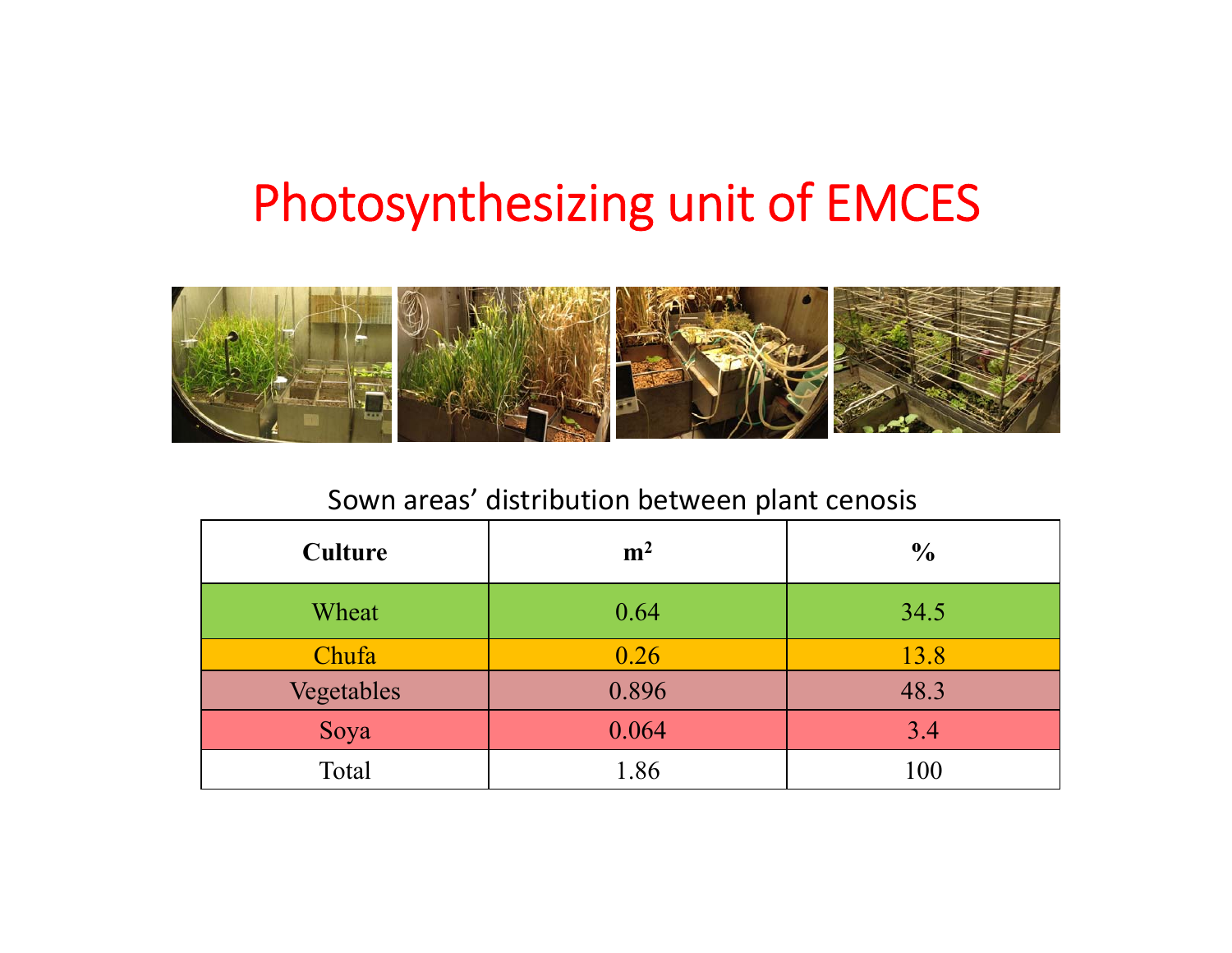## СО2 dynamics in the system



**Fig. CO2 average daily concentration in EMCES**

**Main СО2 consumer– higher plants**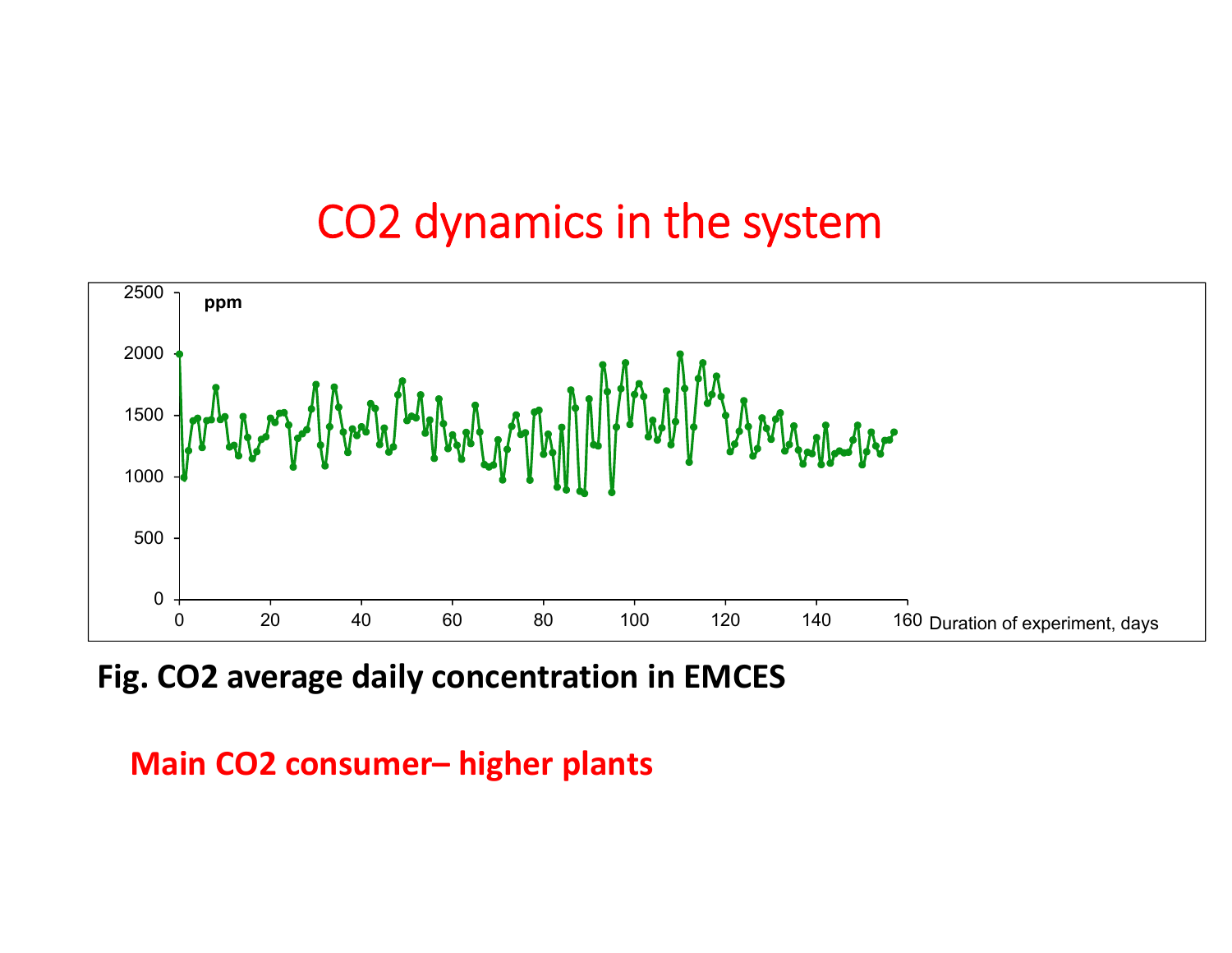# $\mathsf{O}_2$  dynamics in EMCES



**Higher plants‐ О2 main source in EMCES**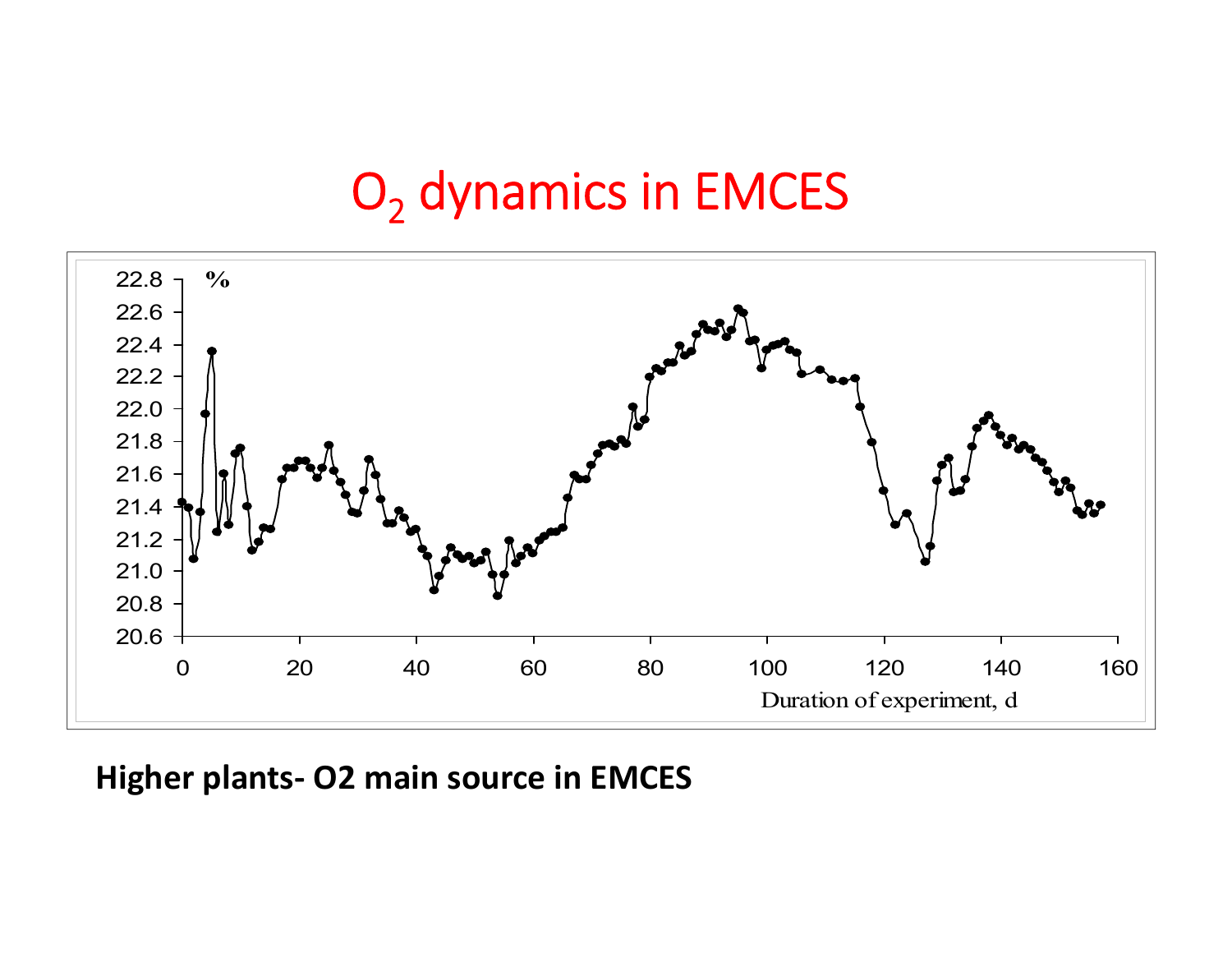### Recycling of plant biomass and chemical compounds

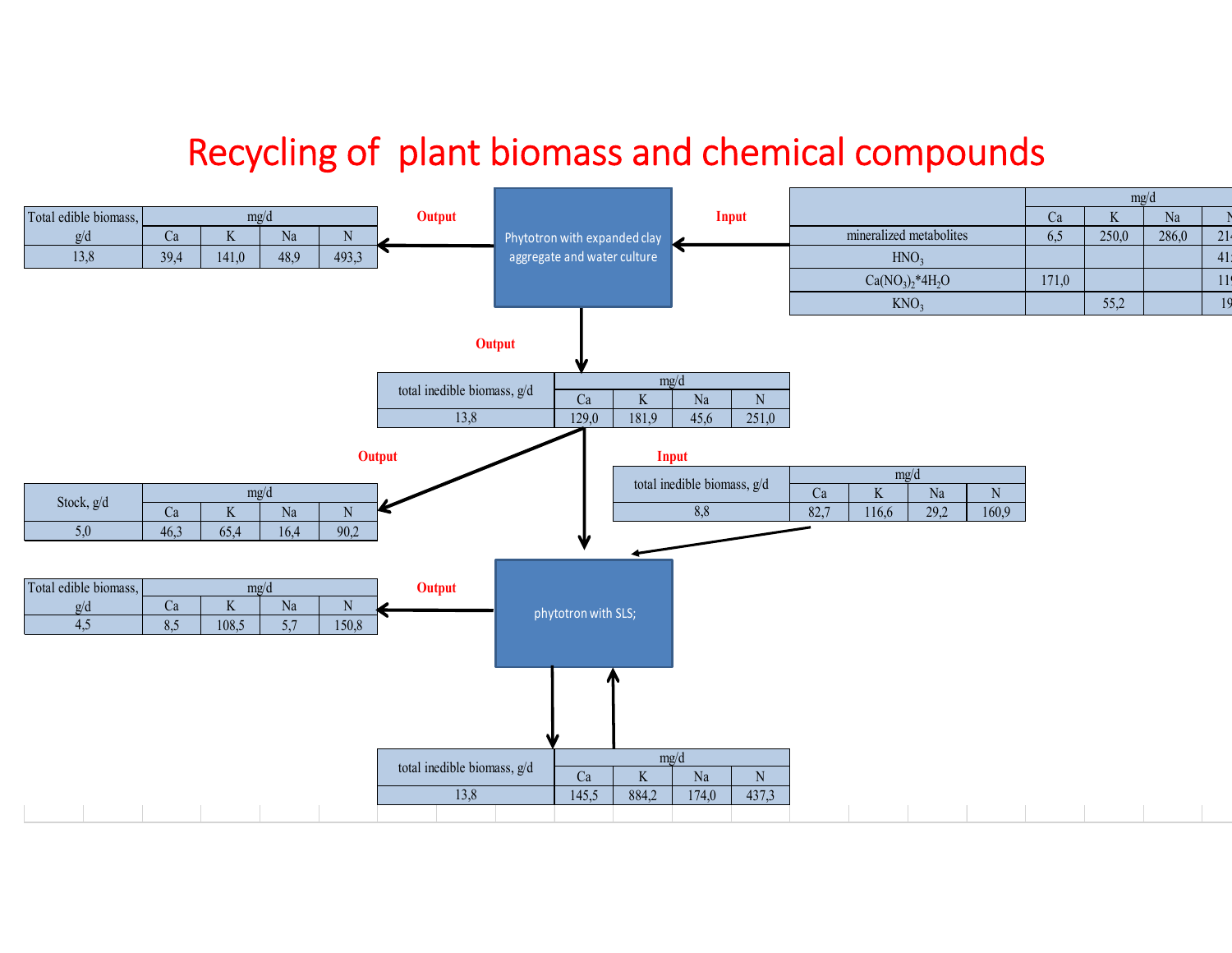# Turnover dynamics of main biogenic elements in the system

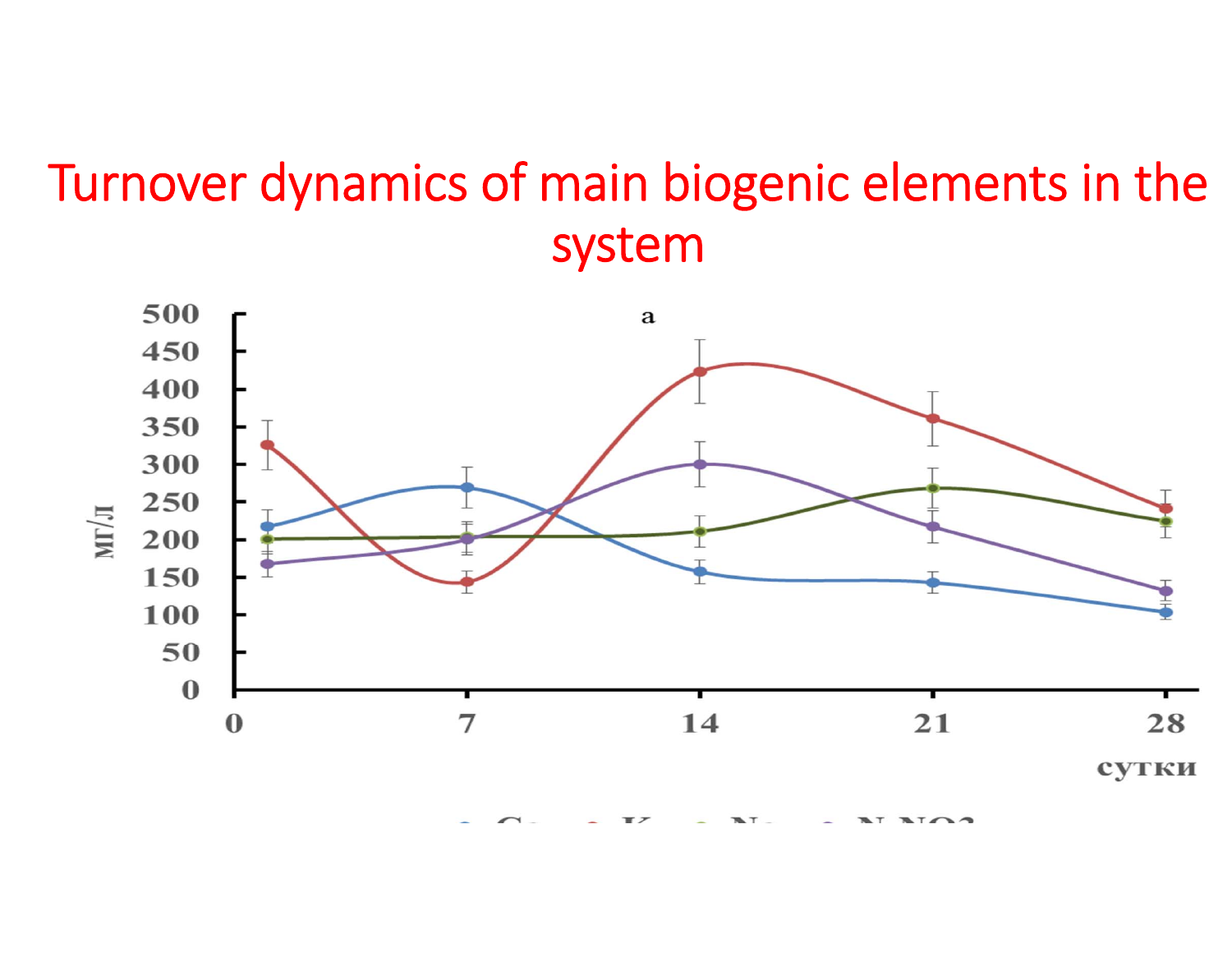# Organization of turnover process in EMCES



A human breathed out air into the system and inhaled air from the system sustaining CO<sub>2</sub>/ O<sub>2</sub> ratio in the limits simulating 0.06 of the human breathing needs. Edible biomass was removed from the EMCES; and inedible biomass was returned in the SLS. To compensate mineral elements withdrawn from the SLS with edible biomass the inedible biomass, grown by hydroponics on expanded clay aggregate and by a water culture method, was applied in the SLS in the amount necessary to recover the potassium content. Human metabolites were mineralized in the reactor of physical‐ chemical oxidation; the REACTOR GAS after its purification entered the EMCE and was used to correct the nutrient solution for the plants cultivated by a hydroponics method on expanded clay aggregate restoring the nutrient elements' concentration up to a necessary level.